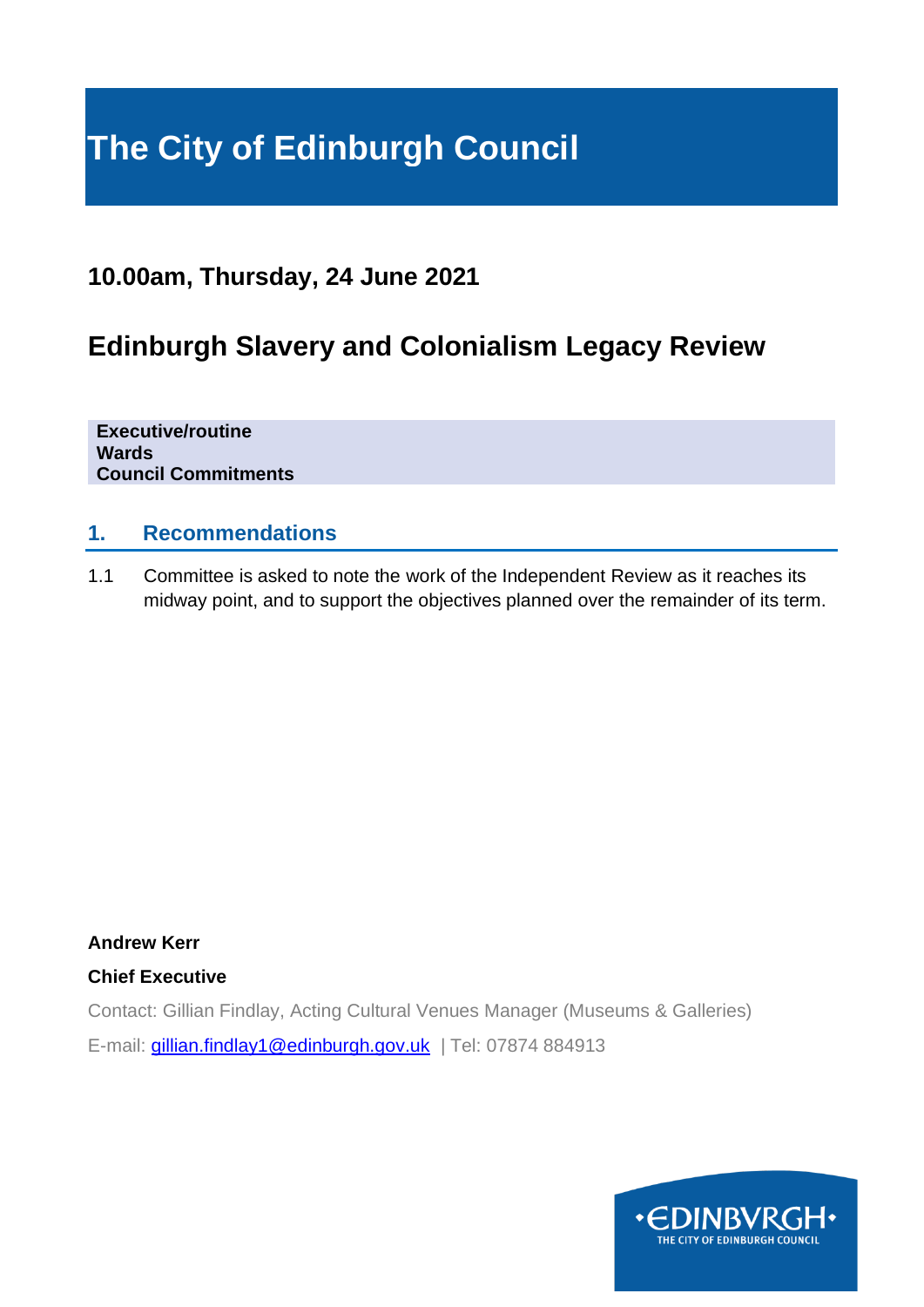**Report**

# **Edinburgh Slavery and Colonialism Legacy Review**

#### **2. Executive Summary**

- 2.1 This report summarises the progress of the independent Edinburgh Slavery and Colonialism Legacy Review Group since it was convened in November 2020.
- 2.2 The report also sets out anticipated milestones for the next six months of the Review, including plans for a public consultation to inform recommendations about redressing this legacy.

#### **3. Background**

- 3.1 In [July 2020,](https://democracy.edinburgh.gov.uk/ieListDocuments.aspx?CId=135&MId=5516&Ver=4) Policy and Sustainability Committee agreed a set of actions to address historic racial injustice and stem modern day discrimination.
- 3.2 This included a commitment to the establishment of an Independent Review to consider and make recommendations on Edinburgh's slavery and colonialism legacy in the civic realm.
- 3.3 The Independent Review Group met for the first time in December 2020 with Sir Geoff Palmer OBE having been appointed by the Council as its Chair.
- 3.4 Sir Geoff is the Chancellor of Heriot-Watt University, Professor Emeritus in the School of Life Sciences at Heriot-Watt University, and a well-known human rights activist. He has worked closely with the Council, academic representatives, and other stakeholders in recent years to review and revise the interpretation for the Melville Monument in St Andrews Square. He regularly speaks on contemporary anti-racist issues and publishes on Edinburgh's historic links with the transatlantic slave trade
- 3.5 To ensure representation from people of diverse backgrounds, a comprehensive approach, and to encompass multiple viewpoints, membership of the Review Group has been by invitation to people from, living or working in Edinburgh.
- 3.6 Members include community leaders, arts professionals and academic representatives, as well as people working in equalities and justice, and built heritage conservation. All are contributing their time, experience and knowledge in a voluntary capacity.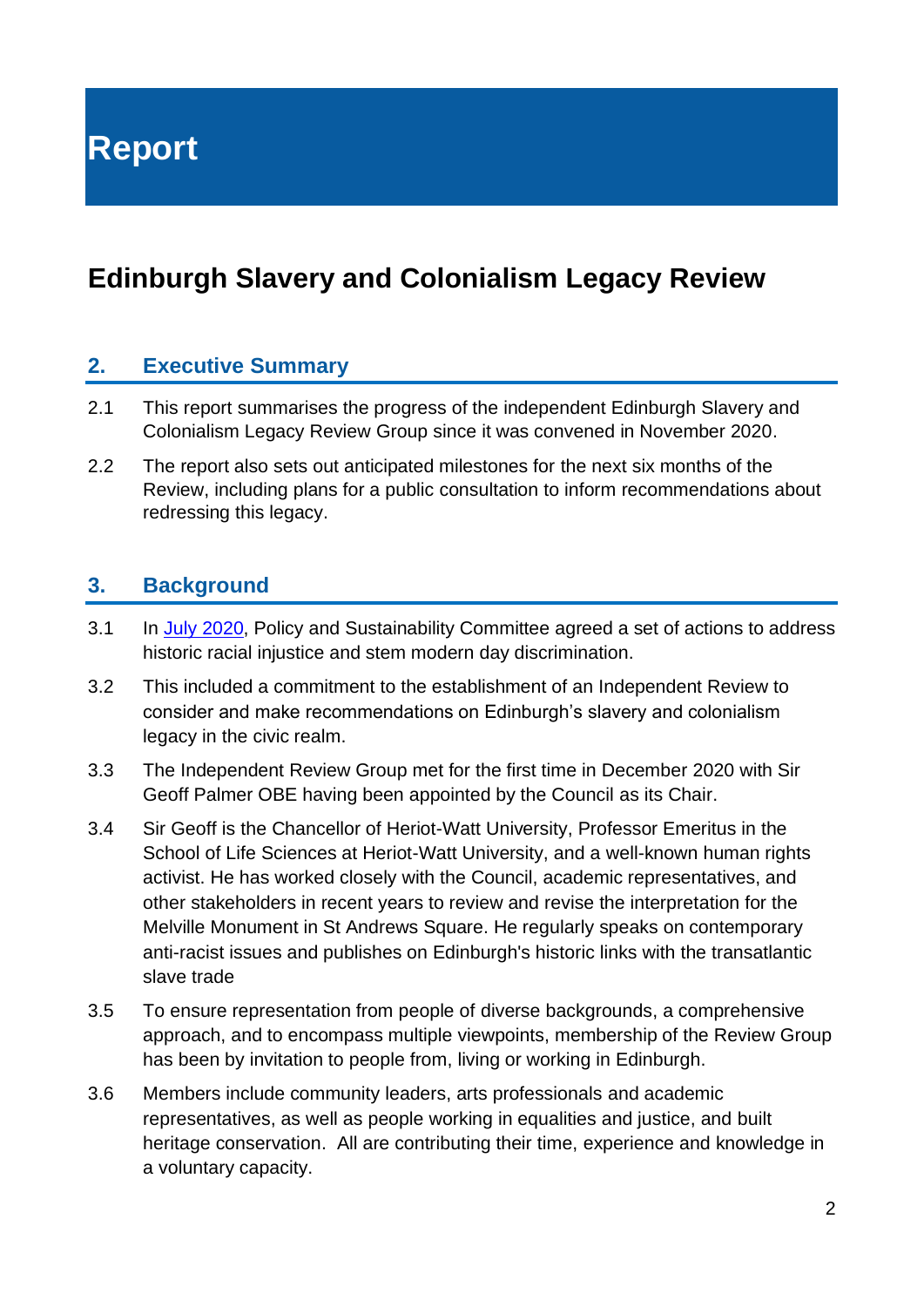- 3.7 The terms of reference agreed by the Group are based upon Committee's original premise that the primary focus of the Review would be a consideration of features within the Council boundary which commemorate those with close links to slavery and colonialism, including, but not limited to, public statues and monuments, street or building names.
- 3.8 As result of the Review, the Group will produce a set of recommendations, featuring both short and long term measures to address the issue of commemorations in the city which ignore or glorify the role of individuals and the city more widely in slavery and colonialism which are basis of racial inequality in present-day Edinburgh.
- 3.9 An Advisory Group has been established by the Council, with input from the Chair, to support and resource the work of the Review Group as required. It is composed of local volunteers and council officers who provide a range of functions including planning, equalities, communications and secretariat support.

## **4. Main report**

- 4.1 The Review Group has met twice more since its inaugural meeting, in March and June 2021, and has considered criteria for determining which features to include in the Review, and the different methods that might be adopted to present information about them in a concise and accessible format.
- 4.2 The Group has decided to follow the UNESCO approach to interpretation. This method relates an individual heritage object to its wider context, and then to broader issues which are still relevant today.
- 4.3 This is highly relevant to the work of the Review, where individual objects associated with slavery and colonialism can be related to broader themes within eighteenth and nineteenth century Edinburgh, and then to the issues caused by its legacy today, as highlighted through the Black Lives Matter movement.
- 4.4 This methodology was also agreed to be suitable as it is designed to include public engagement or consultation. Features can be presented thematically under categories which are familiar to us all, and discussed as representative examples, negating the need for an exhaustive approach to include every individual street name, public building or monument.
- 4.5 40 features, categorised under 12 themes, have now been identified by the Group as being not only representative, but illustrative of the degree to which slavery and colonialism were connected to most aspects of city life between 1750-1850.
- 4.6 These will be publicised on launch of the public consultation, and the Group recognises and anticipates the list will evolve further through the process of public engagement.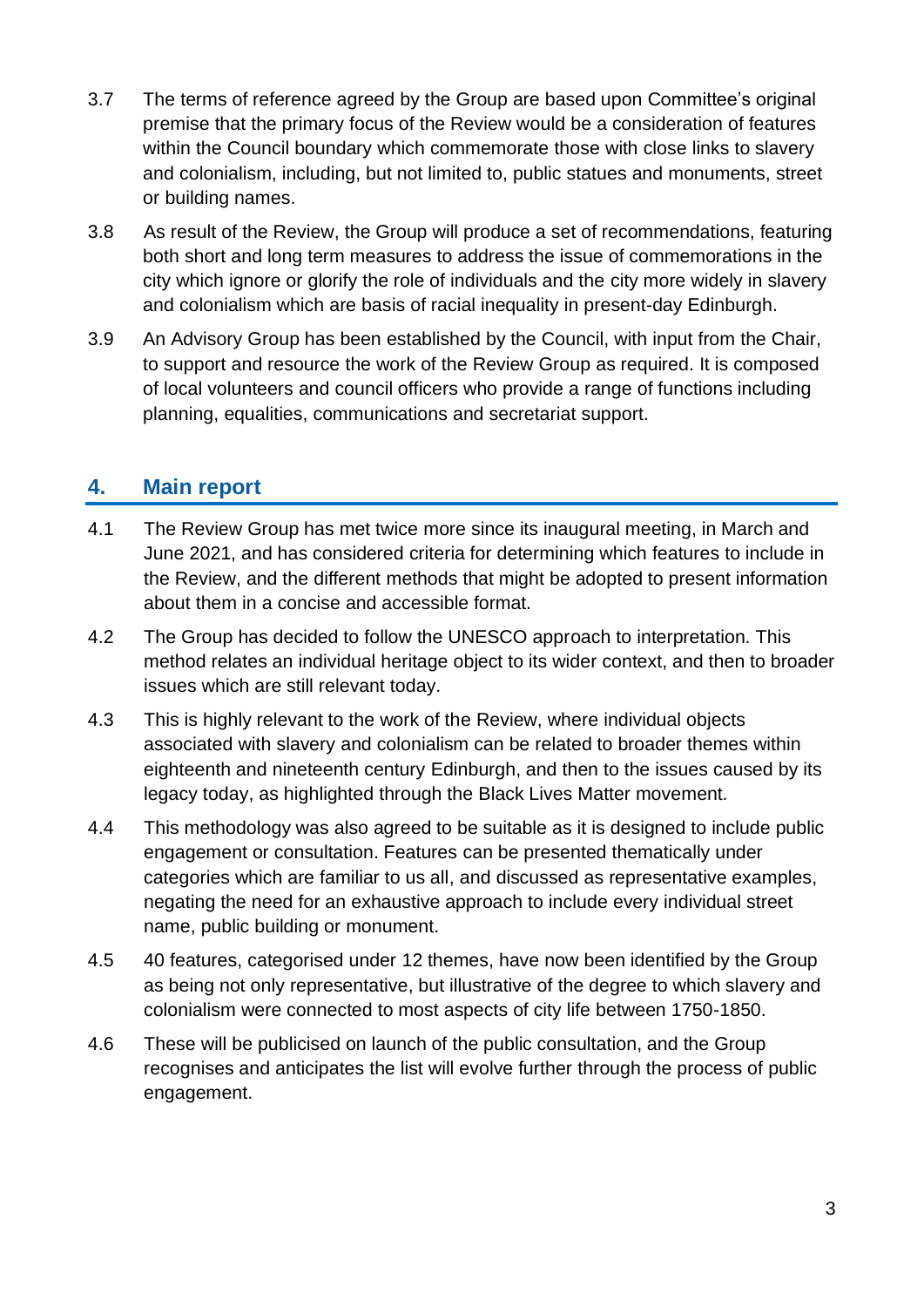- 4.7 The Group has actively developed links with the University of Edinburgh which has recently announced plans for an assessment of its past associations with the Transatlantic slave trade, colonialism and other aspects of race and racism. The University's steering group is also chaired by Sir Geoff Palmer.
- 4.8 The Advisory Group has been working to produce a safeguarding policy and supports for Group members, after concern was expressed about the potential for online and offline abuse should their personal details be made public. Police Scotland provided a Cyber Security workshop and have offered ongoing guidance and support for all involved in the work of the Review.

# **5. Next Steps**

- 5.1 A key element of the Review will be a public consultation which will be managed online through the Council's Consultation Hub and a series of meetings with target groups.
- 5.2 The consultation is planned as the next phase of the Review, and will be designed to hear the voices, concerns and interests of all Edinburgh citizens on these matters.
- 5.3 With many shared public realm features of interest, the Group will continue to liaise with the University of Edinburgh to ensure the process and outcomes of both Reviews align wherever this is useful, for example, through joint communications, public awareness-raising and engagement. University internships to work in support of both Reviews are also being developed.
- 5.4 It is currently anticipated that the Review will complete within one calendar year, finishing in December 2021. A written report will then be submitted for consideration by Policy and Sustainability Committee. The Chair will also report publicly on the Review's findings.

## **6. Financial impact**

6.1 The work of the Independent Review is supported by the City of Edinburgh Council with no additional financial cost.

## **7. Stakeholder/Community Impact**

- 7.1 The work of the Review features as a priority outcome under the Inclusive Communities theme of the Council's Equality and Diversity Framework 2021 to 2025.
- 7.2 This addresses the need for safe, welcoming and more inclusive communities, enhancing the equality and diversity of our city.